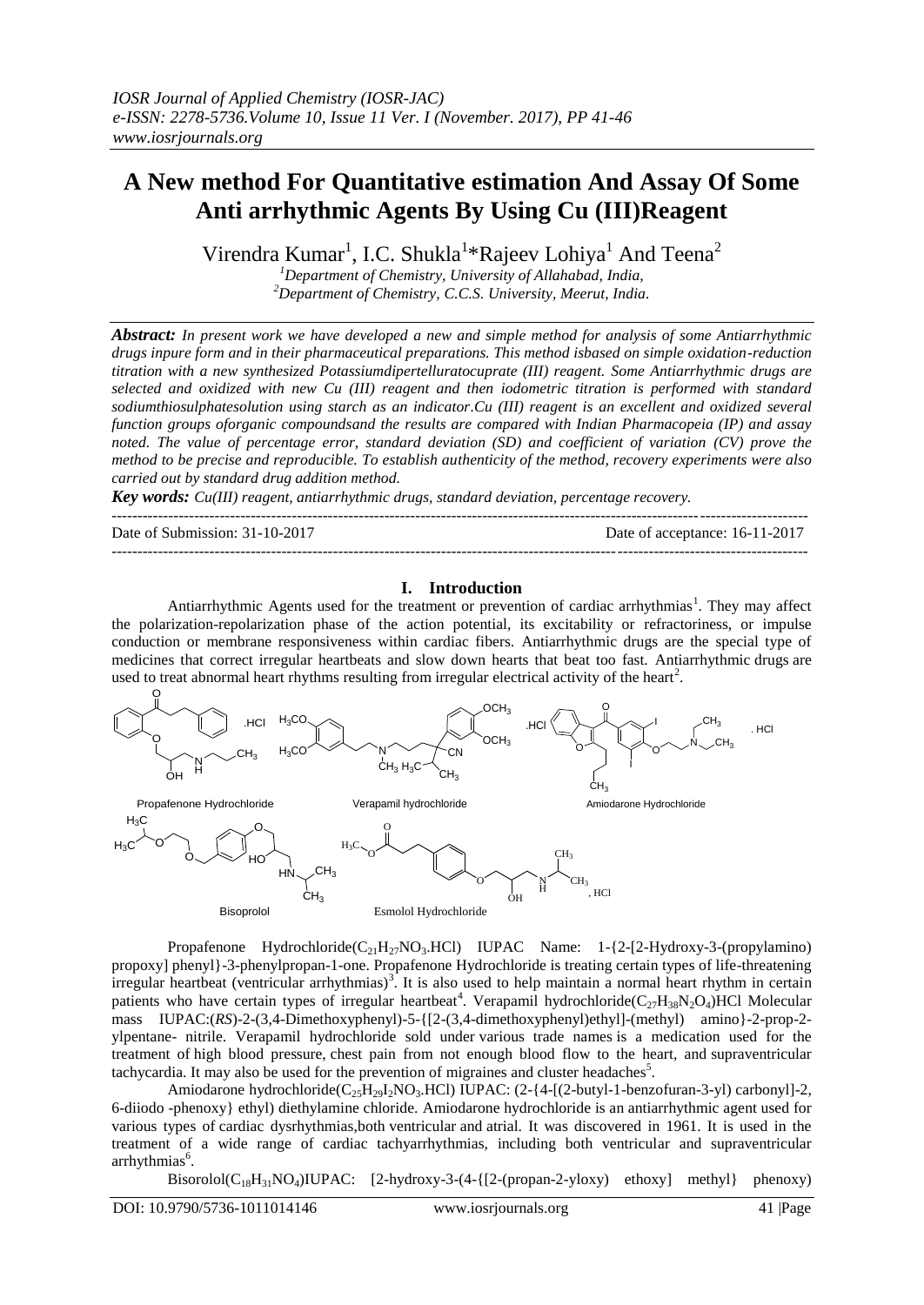propyl] (propan-2-yl) amine. Bisoprolol is white powder and soluble in water and methanol. Bisoprolol is a cardio selective β1-adrenergic blocking agent used for secondary prevention of myocardial infarction (MI), heart failure, angina pectoris and mild to moderate hypertension<sup>7</sup>.

Esmolol Hydrochloride:  $C_{16}H_{25}NO_4$  HCl, IUPAC: 2-hydroxy-3-[4-(3-methoxy-3-oxopropyl) phenoxy]-*N*-(propan-2-yl) propan-1-aminium chloride. Esmolol hydrochloride is white powder and soluble in water. Esmololhydrochloride is a cardioselective  $\beta_1$  receptor blocker with rapid onset, a very short duration of action, and no significant intrinsic sympathomimetic or membrane stabilizing activity at therapeutic dosages<sup>8</sup>.

These drugs have a large importance for the health of human being so their analysis is important. These drugs are oxidized analyzed with Cu (III) reagent. The reagent can be prepared by using following method.

### **II. Experimental**

### **Synthesis of Cu (III) Reagents**

Potassiumdipertelluratocuprate (III) reagent<sup>9-11</sup>K<sub>5</sub>H<sub>4</sub>[Cu(TeO<sub>6</sub>)<sub>2</sub>]. 18H<sub>2</sub>O(0.035 M) was prepared by adding copper sulphate (Merck) (7.0805 g), potassium tellurite (CDH) (15.8630 g), potassium persulphate (Loba-Chemie) (21.1010 g), potassium hydroxide (Merck) (40 g), to 400 mL of distilled water. The mixture was shaken thoroughly and boiled on hot plate for about 20 minutes. When the boiled mixture turned intensely red, the boiling was continued for another 20 minutes. The mixture was then cooled at room temperature, filtered through cintered glass crucible (G-4) and diluted to 500 mL with distilled water. If an excess of persulphate was present boiling for longer time is required for its complete decomposition (Test for presence of persulphate in prepared solution: Acidify 1 mL solution with dilute  $H_2SO_4$  till no red colour appeared thus Cu(III) converted to Cu(II). Add 5 mL of 0.5 M NaHCO<sub>3</sub> and 2 mL of 5% potassium iodide solution. Allowed it to stand for 2 minutes and then added two drops of starch solution. A blue color indicates the presence of persulphate.). The alkaline solution of Cu (III) prepared in this way was fairly stable and the concentration remains practically unaltered for several months.

### **Standardization of Cu (III) Reagent12-14**

Aliquots (5mL) of the solution were treated with 5 mL of 0.02 M standardized arsenite solution. The mixture was allowed to stand for 3-4 min then acidified with  $0.5$  M H<sub>2</sub>SO<sub>4</sub> till a green suspension disappeared and a clear solution was obtained. This solution was treated with 5 mL of 0.5 M NaCO<sub>3</sub> and back titrated the unconsumed arsenite with standard iodine solution (0.01 N) using starch as an indicator. A blank was also run.

### **Solution Preparation**

Stock solution (Aqueous) of sodiumthiosulphate(0.01N)(Merk)was prepared and standardized by (Merk) 0.01N potassium dichromate solution iodometrically. Aqueous solution of Potassium iodide (Baker analyzed reagent) and (10% w/v) starch were also prepared.

### **Sample Solution**

Accurately weighed (100 mg) pure sample of Chlorpromazine hydrochloride, Prochlorperazine, Promethazine Hydrochloride, Trifluoperazine and Triflupromazine were dissolved in distilled water in a 100 mL volumetric flask and solution made up to the mark to give a concentration of 1 mg/mL.

### **Tablets Solution**

Twenty tablets of pharmaceutical products were crushed to a fine powder and powder equivalent to 100 mg of sample was taken in 100 mL calibrated volumetric flask and dissolved in minimum amount of distilled water. After getting a clear solution the flask was made upto the mark with distilled water.

### **General Procedure<sup>15</sup>**

An aqueous acidic solution containing 5mg of the sample was taken in a 100mL stoppered conical flask and 5mL of 0.035N Cu(III) reagent and 5mL of 5N sulfuric acid was added to it. The reaction mixture was shaken thoroughly and allowed to react for 15minutes at room temperature ( $25{\text -}30^{\circ}$ C). After the reaction is over 5mL of 5% potassium iodide was added to it. Contents were shaken thoroughly and allowed to react for a minute. The unconsumed Cu(III) was determined iodometrically. A blank experiment was also run under identical conditions using all the reagents except sample. The amount of Cu(III) consumed for the sample was calculated with the difference in the titer value of sodium thiosulphate solution for blank and actual experiments. The recovery of the sample was calculated with the amount of Cu(III) consumed for the sample.For every sample percentage error, standard deviation coefficient of variation and percentage recovery were calculated.

## **Calculation**

# **Amount present**

mg of sample  $=$   $\frac{1}{n}$  $M \times N(B-S)$  Where: - M = Molecular weight of the sample, N = Normality of

sodiumthiosulphate solution, B = Volume of sodiumthiosulphate solution for blank, S = Volume of sodiumthiosulphate solution for sample,  $n =$  Stoichiometry of the reaction.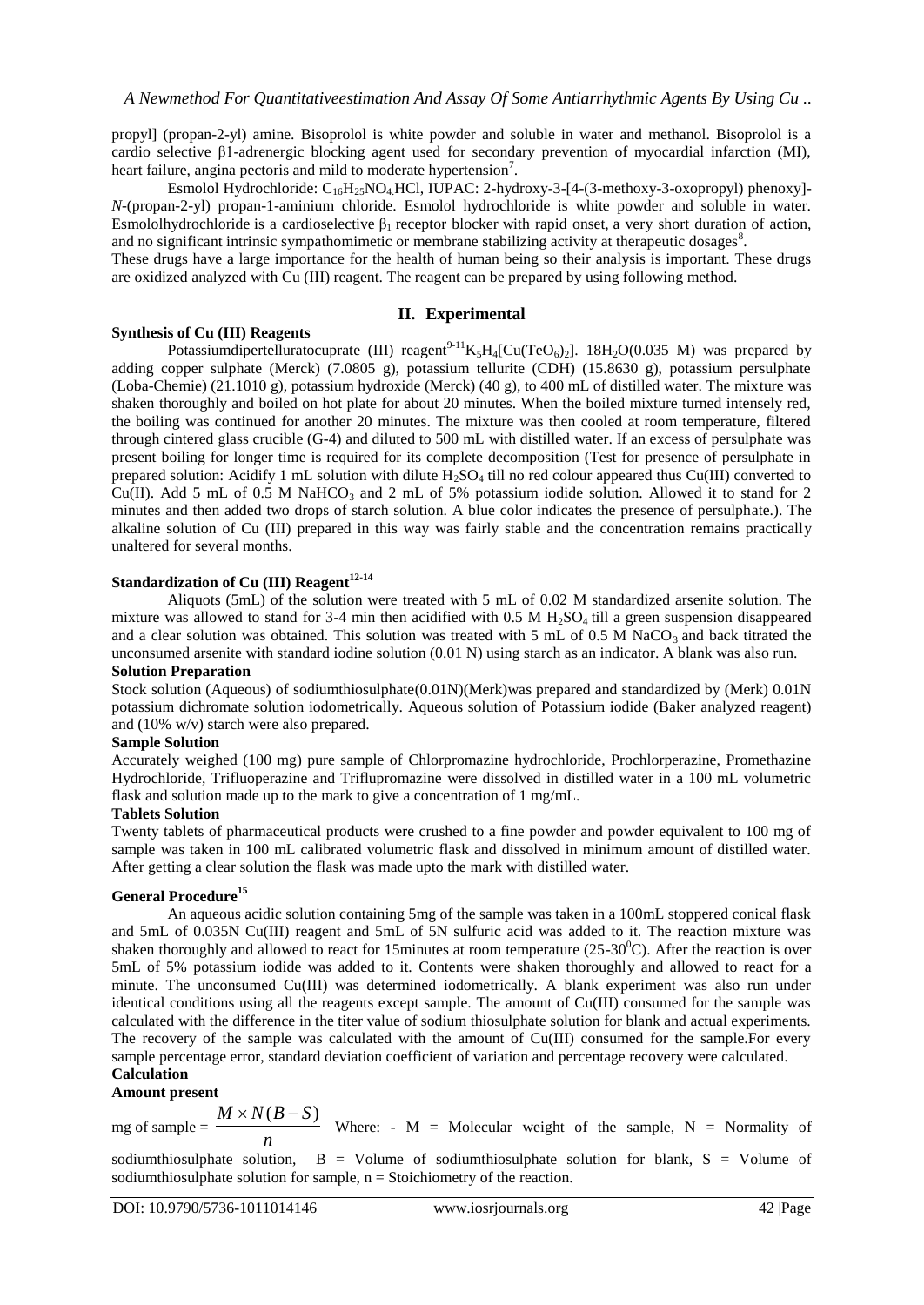### **Percentage error**

Percentage error=

$$
\frac{(Xa - Xb)}{Xb} \times 100
$$

Where, $Xa = Me$ an of obtain value and  $Xb = Me$ an of true value

#### **Standard Deviation**

$$
SD = \sqrt{\frac{(X_1 - \overline{X})^2 + (X_2 - \overline{X})^2 - \dots - \dots - \dots - (X_n - \overline{X})^2}{(n-1)}}
$$

Where,  $\overline{X}$  = Average value of amount obtained by calculations,  $X_1, X_2,$  ------------ $X_n$  = Amount obtained by calculations in different observations,n= Number of observations.

Coefficient of Variations 
$$
CV = \frac{SD \times 100}{\overline{X}}
$$

Where,SD = Standard Deviation,  $\overline{X}$  = Average value of the amount obtained by calculations.

### **Recovery experiment**

Recovery =  $\frac{N(\sum XI)^2 (N(\sum Y))^2}{N(\sum X)^2 (N(\sum Y))^2} \times 100$  $(\sum X^2) - (\sum X)$  $(\sum XY)-(\sum X)(\sum Y)$  $\frac{(\sum X)(\sum Y)}{2} \times$  $\sum X^2$ ) – ( $\sum$  $\sum XY$ ) – $(\sum X)(\sum$  $N(\sum X^2) - (\sum X$  $N(\sum XY) - (\sum X)(\sum Y)$ 

Where,  $N = \sum N =$  Total number of observations,  $X =$  Amount of drug added. Y = Amount of drug obtained by calculation,  $\Sigma X = \Sigma N X$ ,  $\Sigma Y = \Sigma N Y$ ,  $\Sigma XY = \Sigma (NX) (Y), \Sigma X^2 = \Sigma (NX) (X)$ 

| <b>Sample</b>       | taken (mL)<br>Aliquots | present*<br>Amount<br>(3u) | time (min.)<br>Reaction | Molecularity<br>$\mathbf{\widehat{E}}$ | obtained **<br>Amount | $\text{Error}^{(96)}$ . | GS     | $\Omega$ |
|---------------------|------------------------|----------------------------|-------------------------|----------------------------------------|-----------------------|-------------------------|--------|----------|
| Propafenone. HCl    | 1                      | 0.996                      | 10                      | 4                                      | 0.979                 | 1.71                    | 0.0062 | 0.6333   |
| (Pure)              | 3                      | 2.988                      | 10                      | 4                                      | 2.970                 | 0.60                    | 0.0062 | 0.2020   |
|                     | 5                      | 4.980                      | 10                      | 4                                      | 4.962                 | 0.36                    | 0.0142 | 0.2862   |
|                     | $\mathbf{1}$           | 0.976                      | 10                      | $\overline{4}$                         | 0.961                 | 1.54                    | 0.0069 | 0.7180   |
| Rytmonorm<br>(Tab.) | 3                      | 2.928                      | 10                      | $\overline{4}$                         | 2.915                 | 0.44                    | 0.0062 | 0.2127   |
|                     | 5                      | 4.880                      | 10                      | $\overline{4}$                         | 4.863                 | 0.35                    | 0.0070 | 0.1439   |
| Propafenone         | $\mathbf{1}$           | 0.981                      | 10                      | $\overline{4}$                         | 0.965                 | 1.63                    | 0.0057 | 0.5810   |
| 300                 | 3                      | 2.943                      | 10                      | 4                                      | 2.929                 | 0.48                    | 0.0062 | 0.2117   |
| (Tab.)              | 5                      | 4.905                      | 10                      | $\overline{4}$                         | 4.889                 | 0.33                    | 0.0119 | 0.2434   |
|                     | 1                      | 0.988                      | 10                      | 6                                      | 0.973                 | 1.52                    | 0.0040 | 0.4111   |
| Verapamil.HCl       | 3                      | 2.964                      | 10                      | 6                                      | 2.956                 | 0.27                    | 0.0045 | 0.1522   |
| (Pure)              | 5                      | 4.940                      | 10                      | 6                                      | 4.930                 | 0.20                    | 0.0045 | 0.0913   |
|                     | $\mathbf{1}$           | 0.986                      | 10                      | 6                                      | 0.976                 | 1.01                    | 0.0047 | 0.4816   |
| Isoptin             | 3                      | 2.958                      | 10                      | 6                                      | 2.947                 | 0.37                    | 0.0048 | 0.1629   |
| (Tab.)              | 5                      | 4.930                      | 10                      | 6                                      | 4.921                 | 0.18                    | 0.0020 | 0.0406   |
|                     | $\mathbf{1}$           | 0.964                      | 10                      | 6                                      | 0.952                 | 1.24                    | 0.0045 | 0.4727   |
| Calaptin            | 3                      | 2.892                      | 10                      | 6                                      | 2.882                 | 0.34                    | 0.0040 | 0.1387   |
| (Tab.)              | 5                      | 4.820                      | 10                      | 6                                      | 4.813                 | 0.15                    | 0.0045 | 0.0934   |
|                     | $\mathbf{1}$           | 0.992                      | 10                      | 6                                      | 0.976                 | 1.61                    | 0.0060 | 0.6148   |
| Amiodarone.HCl      | 3                      | 2.976                      | 10                      | 6                                      | 2.962                 | 0.47                    | 0.0053 | 0.1789   |
| (Pure)              | 5                      | 4.960                      | 10                      | 6                                      | 4.947                 | 0.26                    | 0.0060 | 0.1213   |
|                     | $\mathbf{1}$           | 0.964                      | 10                      | 6                                      | 0.951                 | 1.35                    | 0.0027 | 0.2839   |
| Cardarone           | 3                      | 2.892                      | 10                      | 6                                      | 2.883                 | 0.31                    | 0.0053 | 0.1838   |
| (Tab.)              | 5                      | 4.820                      | 10                      | 6                                      | 4.813                 | 0.15                    | 0.0060 | 0.1309   |
|                     | $\mathbf{1}$           | 0.972                      | 10                      | 6                                      | 0.960                 | 1.23                    | 0.0060 | 0.6250   |
| Cardasone           | 3                      | 2.916                      | 10                      | 6                                      | 2.895                 | 0.72                    | 0.0053 | 0.1831   |
| (Amp.)              | 5                      | 4.860                      | 10                      | 6                                      | 4.846                 | 0.29                    | 0.0063 | 0.1300   |
|                     | $\mathbf{1}$           | 0.985                      | 10                      | $\overline{4}$                         | 0.972                 | 1.32                    | 0.0053 | 0.5453   |
| Bisoprolol          | 3                      | 2.955                      | 10                      | 4                                      | 2.935                 | 0.68                    | 0.0063 | 0.2147   |
| (Pure)              | 5                      | 4.925                      | 10                      | 4                                      | 4.911                 | 0.28                    | 0.0055 | 0.1120   |
| <b>Biselect</b>     | 1                      | 0.958                      | 10                      | 4                                      | 0.941                 | 1.77                    | 0.0060 | 0.6376   |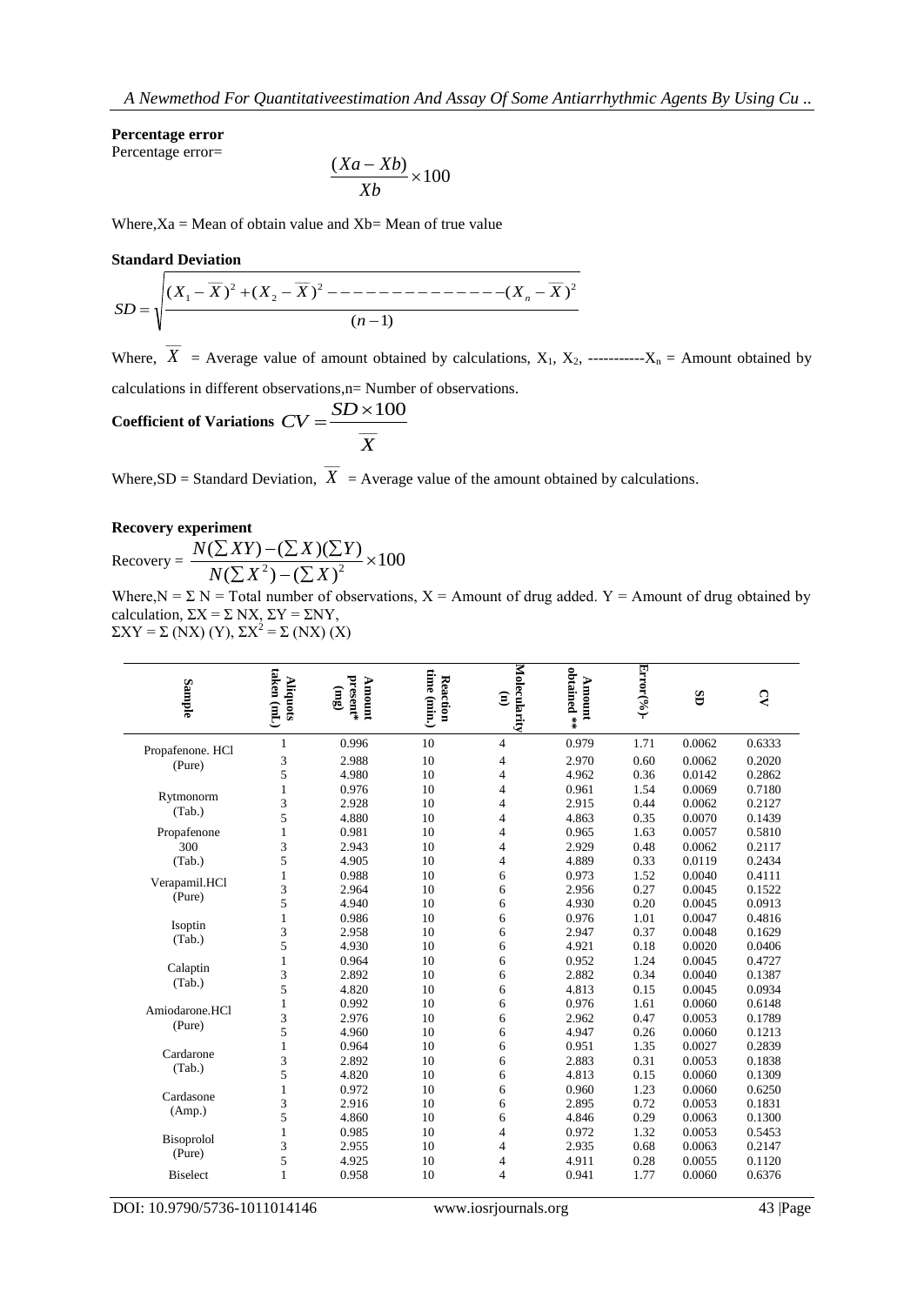*A Newmethod For Quantitativeestimation And Assay Of Some Antiarrhythmic Agents By Using Cu ..*

| (Tab.)            | 3 | 2.874 | 10 | 4              | 2.855 | 0.66 | 0.0055 | 0.1926 |
|-------------------|---|-------|----|----------------|-------|------|--------|--------|
|                   |   | 4.790 | 10 | $\overline{4}$ | 4.783 | 0.15 | 0.0052 | 0.1086 |
|                   |   | 0.978 | 10 | 4              | 0.961 | 1.74 | 0.0060 | 0.6243 |
| Cadrol            | 3 | 2.934 | 10 | 4              | 2.925 | 0.31 | 0.0058 | 0.1983 |
| (Tab.)            |   | 4.890 | 10 | 4              | 4.882 | 0.16 | 0.0060 | 0.1229 |
|                   |   | 0.989 | 10 | 4              | 0.976 | 1.31 | 0.0069 | 0.7070 |
| Esmolol.HCl(Pure) | 3 | 2.967 | 10 | 4              | 2.955 | 0.40 | 0.0047 | 0.1591 |
|                   |   | 4.945 | 10 | 4              | 4.929 | 0.32 | 0.0047 | 0.0954 |
|                   |   | 0.978 | 10 | 4              | 0.965 | 1.33 | 0.0065 | 0.6736 |
| Cardesmo          | 3 | 2.934 | 10 | 4              | 2.925 | 0.31 | 0.0031 | 0.1060 |
| (Tab.)            |   | 4.890 | 10 | 4              | 4.881 | 0.18 | 0.0035 | 0.0717 |
|                   |   | 0.966 | 10 | 4              | 0.954 | 1.24 | 0.0070 | 0.7338 |
| Neotach           | 3 | 2.898 | 10 | 4              | 2.877 | 0.72 | 0.0062 | 0.2142 |
| (Tab.)            |   | 4.830 | 10 | 4              | 4.823 | 0.14 | 0.0065 | 0.1348 |

**Table 1:** Milligram determination of some Antiarrhythmicdrugs in pure form and in their pharmaceutical preparations with (0.035) Cu (III)reagent in acidic medium

### $Tab = Tablet$ , Inj. = Injection

\*In each sample nine determinations were done, \*\* Average of nine determinations

| Observation (N) | Amount<br>(Func(mg))<br>present | Drug added (mg)<br>× | Total amount obtained<br>3m | ₩<br>ount drug<br>К<br>obtained<br>3m | $\overline{X}$       | $\mathbf{X}^2$       | Recovery $(°0)$ |
|-----------------|---------------------------------|----------------------|-----------------------------|---------------------------------------|----------------------|----------------------|-----------------|
| 3               | 0.996                           | 0.976                | 1.940                       | 0.961                                 | 0.938                | 0.953                |                 |
| 3               | 0.996                           | 1.952                | 2.901                       | 1.922                                 | 3.752                | 3.810                |                 |
| 3               | 0.996                           | 2.928                | 3.862                       | 2.883                                 | 8.441                | 8.573                | 98.46           |
| 3               | 0.996                           | 3.904                | 4.823                       | 3.844                                 | 15.007               | 15.241               |                 |
| $\Sigma N=12$   |                                 | $\Sigma X = 9.760$   |                             | $\Sigma$ Y=9.610                      | $\Sigma XY = 28.138$ | $\Sigma X2 = 28.577$ |                 |

**Table 2:** Recovery studies of Propafenone hydrochloride by standard drug additionmethod.

**Table 3: Recovery studies of Verapamil hydrochloride by standard drug addition method.**

| Obser<br>vation<br>$\mathbf{\widehat{z}}$ | ъ<br>umour<br>ਚਿ<br>ang.<br>present<br>(au) | 염<br>ص<br>dded<br>×<br>$\mathbf{m}$ | <b>Total</b><br>Ë<br>humor<br>(mg)<br>0<br>pained | ኈ<br>$\mathbf{f}(\mathbf{m})$<br>ធី<br>$\prec$<br>0<br>z. | $\overline{\text{XX}}$ | $\mathbb{X}^2$        | ≂<br>$\mathbf{H}$<br>$\mathcal{S}^{(0)}$ |
|-------------------------------------------|---------------------------------------------|-------------------------------------|---------------------------------------------------|-----------------------------------------------------------|------------------------|-----------------------|------------------------------------------|
|                                           | 0.988                                       | 0.986                               | 1.949                                             | 0.976                                                     | 0.962                  | 0.972                 |                                          |
| 3                                         | 0.988                                       | 1.972                               | 2.925                                             | 1.952                                                     | 3.849                  | 3.889                 |                                          |
| 3                                         | 0.988                                       | 2.958                               | 3.901                                             | 2.928                                                     | 8.661                  | 8.750                 | 98.98                                    |
| 3                                         | 0.988                                       | 3.944                               | 4.877                                             | 3.904                                                     | 15.397                 | 15.555                |                                          |
| $\Sigma N=12$                             |                                             | $\sqrt{X} = 9.860$                  |                                                   | $\Sigma$ Y=9.760                                          | $YXY = 28.869$         | $\Sigma X^2 = 29.166$ |                                          |

**Table 4: Recovery studies of Amiodarone hydrochloride by standard drug addition method.**

| Obser<br>ation<br>3 | ъ<br>-<br>(Pure)<br>1uur<br>present<br>3 <sub>u</sub> | ដឹ<br>£<br>×<br>(m) | 0<br>btain<br>퇻<br>ā<br>3 <sub>cm</sub><br>具 | obtained<br>umo<br>3 <sub>cm</sub><br>anap<br>K | $\overline{X}$     | $X^2$              | 7.<br>ery<br>$\mathcal{S}^{(0)}$ |
|---------------------|-------------------------------------------------------|---------------------|----------------------------------------------|-------------------------------------------------|--------------------|--------------------|----------------------------------|
| 3                   | 0.992                                                 | 0.964               | 1.927                                        | 0.951                                           | 0.917              | 0.929              |                                  |
| 3                   | 0.992                                                 | 1.928               | 2.878                                        | 1.902                                           | 3.667              | 3.717              |                                  |
| 3                   | 0.992                                                 | 2.892               | 3.829                                        | 2.853                                           | 8.251              | 8.364              | 98.65                            |
| 3                   | 0.992                                                 | 3.856               | 4.780                                        | 3.804                                           | 14.668             | 14.869             |                                  |
| $\Sigma N=12$       |                                                       | $\Sigma = 9.640$    |                                              | $\Sigma$ Y=9.510                                | $\sum XY = 27.503$ | $\Sigma$ X2=27.879 |                                  |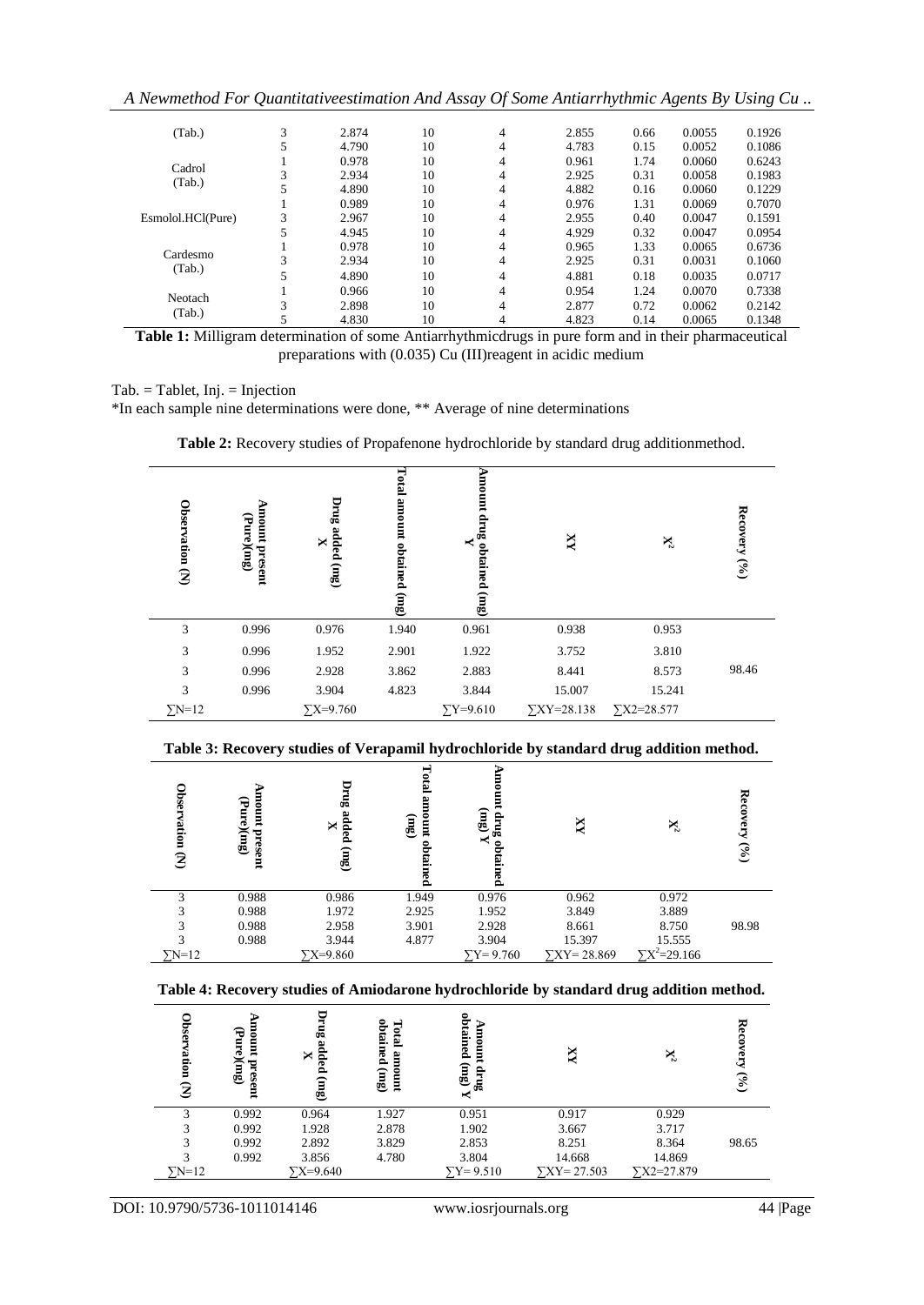|                    |                              | Table 5: Recovery studies of Bisoprolol by standard drug addition method. |                                          |                                            |                                                                                      |                                 |                 |
|--------------------|------------------------------|---------------------------------------------------------------------------|------------------------------------------|--------------------------------------------|--------------------------------------------------------------------------------------|---------------------------------|-----------------|
| observation (N)    | Amount present<br>(Pure)(mg) | Drug added (mg)<br>X                                                      | Total amount obtained<br>$\lim_{\delta}$ | Amount drug obtained<br>3 <sub>u</sub>     | $\overline{X}$                                                                       | $\mathbf{X}^2$                  | Recovery (%)    |
| 3                  | 0.985                        | 0.958                                                                     | 1.913                                    | 0.941                                      | 0.927                                                                                | 0.918                           |                 |
| 3                  | 0.985                        | 1.916                                                                     | 2.854                                    | 1.882                                      | 3.606                                                                                | 3.671                           |                 |
| 3                  | 0.985                        | 2.874                                                                     | 3.795                                    | 2.823                                      | 8.113                                                                                | 8.260                           | 98.35           |
| 3                  | 0.985                        | 3.832                                                                     | 4.736                                    | 3.764                                      | 14.424                                                                               | 14.684                          |                 |
| $\Sigma N=12$      |                              |                                                                           |                                          | $\Sigma$ Y=9.410                           | $\Sigma XY = 27.070$                                                                 | $YX2=27.533$                    |                 |
|                    |                              | $\Sigma X = 9.580$                                                        |                                          |                                            |                                                                                      |                                 |                 |
|                    |                              |                                                                           |                                          |                                            | Table 6: Recovery studies of Esmolol hydrochloride by standard drug addition method. |                                 |                 |
| bservation (N)     | Amount present<br>(Func)     | Drug added (mg)<br>X                                                      | Total amount obtained<br>3u              | Amount drug obtained<br>$\Lambda$ (3<br>m) | XX                                                                                   | X                               | Recovery $(°0)$ |
| 3                  | 0.989                        | 0.978                                                                     | 1.941                                    | 0.965                                      | 0.944                                                                                | 0.956                           |                 |
| 3                  | 0.989                        | 1.906                                                                     | 2.906                                    | 1.830                                      | 3.579                                                                                | 3.826                           |                 |
| 3                  | 0.989                        | 2.934                                                                     | 3.871                                    | 2.895                                      | 8.494                                                                                | 8.608                           | 98.12           |
| 3<br>$\Sigma N=12$ | 0.989                        | 3.918<br>$\Sigma X = 9.780$                                               | 4.836                                    | 3.860<br>$\sum Y = 9.550$                  | 15.100<br>$\sum XY = 28.117$                                                         | 15.304<br>$\Sigma X^2 = 28.694$ |                 |

### **III. Result And Discussion**

The stoichiometric ratio between Cu(III) reagent and antiarrhythmic drugs such as Propafenone hydrochloride (1:4), Verpamil hydrochloride (1:6), amiodarone hydrochloride (1:6), bisoprolol (1:4) and esmolol (1:4) in pure form and in their pharmaceutical preparations. It has been mentioned in (Table-1). At a reaction time lesser than the described inaccurate results are obtained because of incomplete reaction. The increase in reaction time than the prescribed one does not change percentage recovery of the sample because the reaction is completed at a certain time.The use of sulfuric acid as a proper reaction medium has also been studied. Sulfuric acid gives quantitative and stoichiometric results with amiodarone hydrochloride and bisoprolol. The same results were obtained in the case of other samples. Reaction was also carried out in the absence of sulfuric acid. In this case, it was found that the reaction is slow and the percentage error is very high. So it was observed that a proper reaction medium is very necessary for the accurate results. After variation in the concentration of volume of sulfuric acid, it was observed that the use of 5mL of 5N sulfuric acid was necessary for suitable reaction medium.

### **IV. Conclusion**

Survey of literature shows that Cu (III) has widely been used for the analysis of several compounds but there is no reference regarding estimation of the compounds referred in the papers. Our experiments show that the estimation of antiarrhythmic by this reagent is quite satisfactory and accurate. For every compound reaction conditions were developed. Reaction time variations, concentration of reagent, reaction temperature were studied and standard method was developed. Stoichiometry of reaction was also established for every compound. To prove the authenticity of the method, % recovery and recovery experiments were done. For each sample at least nine determinations were done and resultsare calculated.

#### **Acknowledgement**

The authors are thankful to Cipla pharmaceutical Ltd. (H.P.) and Aristo pharmaceutical Pvt. Ltd. (M.P.) for providing us the pure form of compounds free of cost. Virendra Kumar is also thankful to UGC New Delhi for providing financial assistance in the form of RGNF -SRF to carry out this work.

#### **References**

<sup>[1]</sup> Kowey PR., et al. Meta-analysis of the effectiveness of prophylactic drug therapy in preventing supraventricular arrhythmia early after coronary artery bypass grafting. The Am j of card 1992, 69, 963-965.

<sup>[2]</sup> Sanguinetti MC, Martin TF. hERG potassium channels and cardiac arrhythmia. Nat 2006, 440, 463-469.